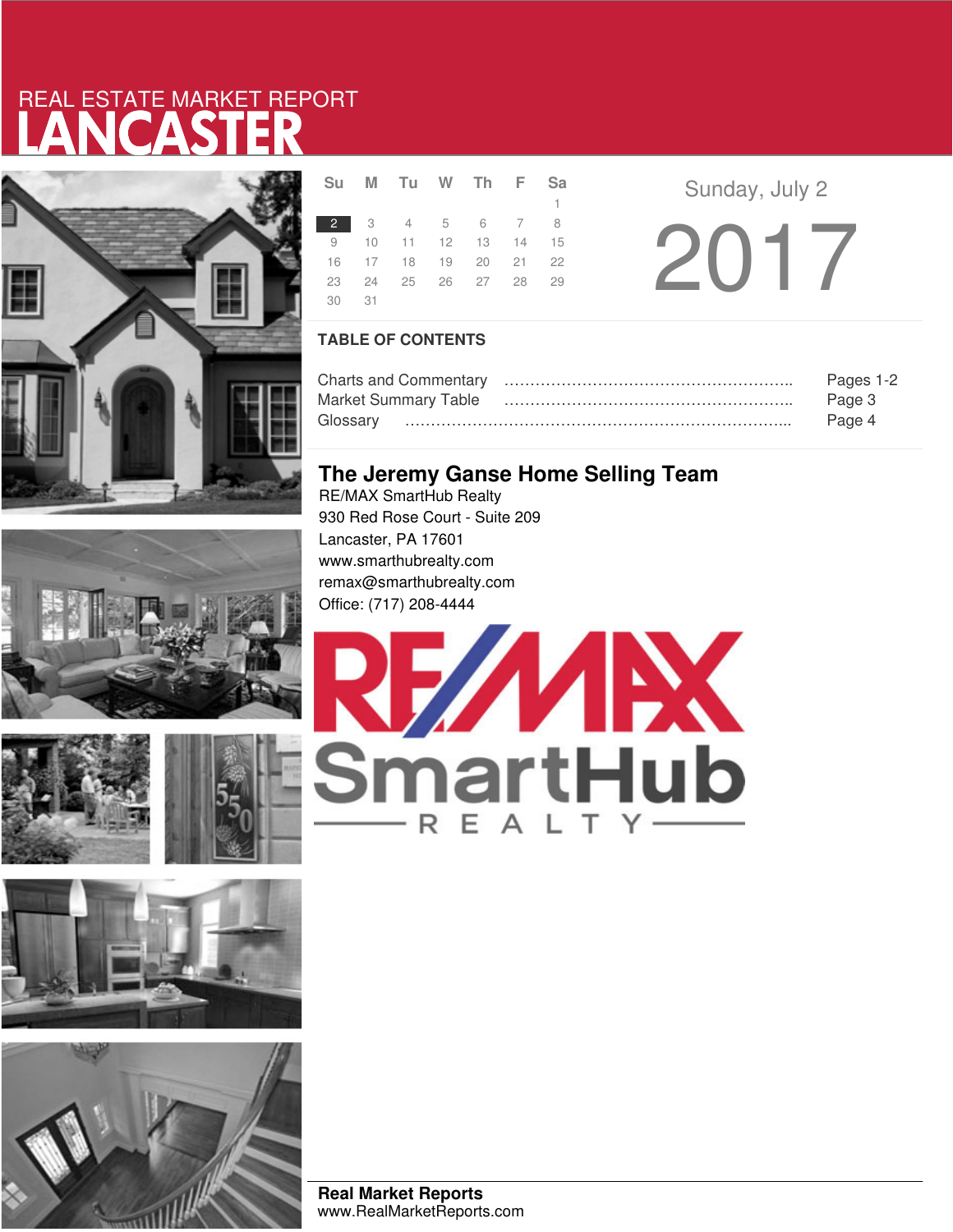

Sunday, July 2, 2017

### The Jeremy Ganse Home Selling Team

remax@smarthubrealty.com RE/MAX SmartHub Realty Office: (717) 208-4444

at the real estate market. Currently there are 956 sales pending in the market overall, leaving 1413 listings still for sale. The resulting pending ratio is 40.4% (956 divided by 2,369). So you might be asking yourself, that's great... but what exactly does it mean? I'm glad you asked! *Let's take a look*

The pending ratio indicates the supply & demand of the market. Specifically, a high ratio means that listings are in demand and quickly going to contract. Alternatively, a low ratio means there are not enough qualified buyers for the existing supply.

**"Current inventory is described as active."**

Taking a closer look, we notice that the \$150K - \$200K price range has a relatively large number of contracts pending sale.

We also notice that the \$150K - \$200K price range has a relatively large inventory of properties for sale at 231 listings. The average list price (or asking price) for all properties in this market is \$298,779.





A total of 2842 contracts have closed in the last 6 months with an average sold price of \$210,698. Breaking it down, we notice that the \$150K - \$200K price range contains the highest number of sold listings.

Alternatively, a total of 1215 listings have failed to sell in that same period of time. Listings may fail to sell for many reasons such as being priced too high, having been inadequately marketed, the property was in poor condition, or perhaps the owner had second thoughts about selling at this particular time. The \$150K - \$200K price range has a high number of offmarket listings at 166 properties.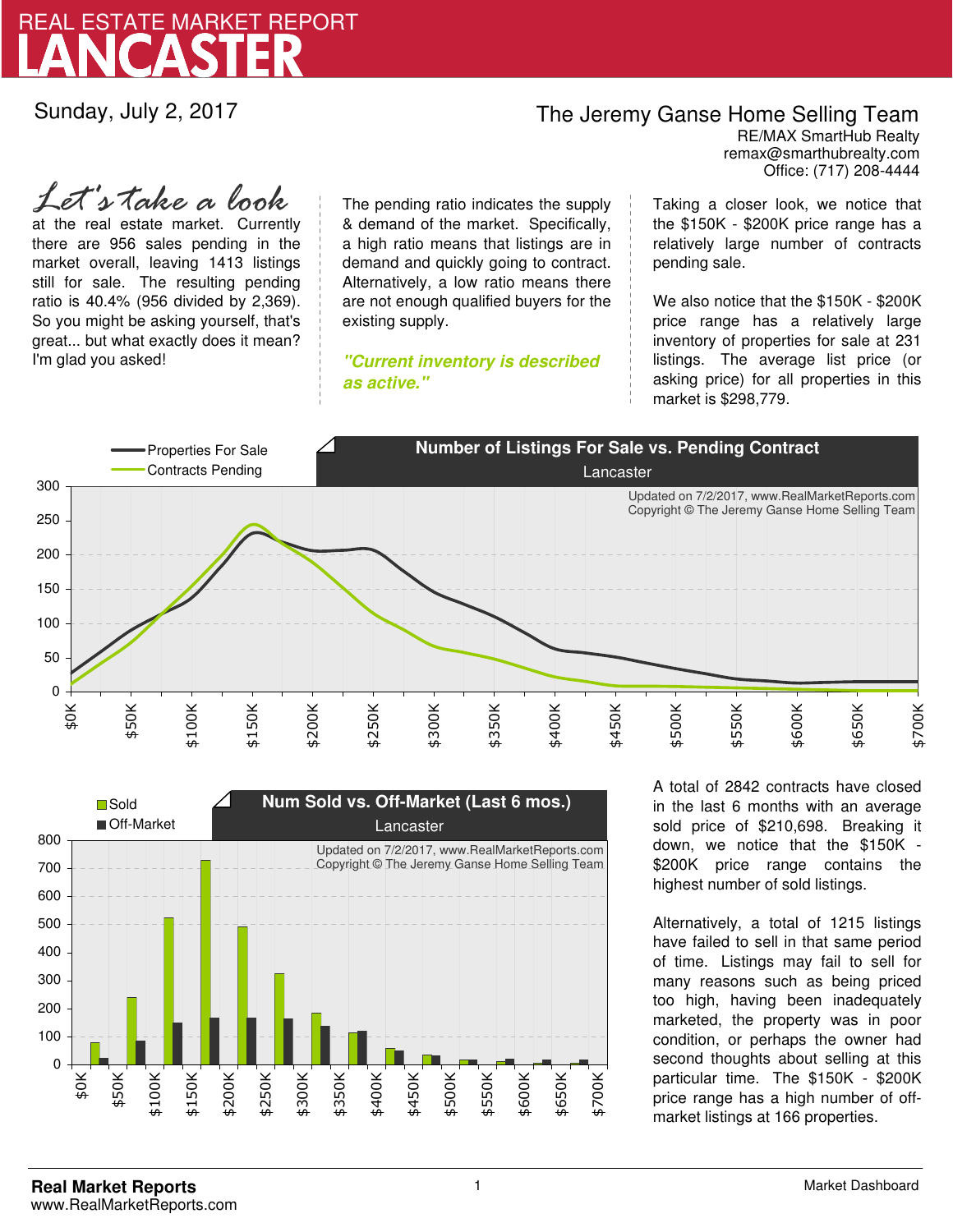## LANCASTER REAL ESTATE MARKET REPORT

Sunday, July 2, 2017

## The Jeremy Ganse Home Selling Team

remax@smarthubrealty.com RE/MAX SmartHub Realty Office: (717) 208-4444

Looking at the chart to the right, you might be wondering why average days on market (DOM) is important. This is a useful measurement because it can help us to determine whether we are in a buyer's market (indicated by high DOM), or a seller's market (indicated by low DOM). Active listings (properties for sale) have been on the market for an average of 114 days.

Analysis of sold properties for the last six months reveals an average sold price of \$210,698 and 47 days on market. Notice that properties in the \$450K - \$500K price range have sold quickest over the last six months.

The recent history of sales can be seen in the two charts below. The average sold price for the last 30 days was \$230,082 with an average DOM of 40 days.

Since the recent DOM is less than the average DOM for the last 6 months, it is a positive indicator for demand. It is always important to realize that real estate markets can fluctuate due to many factors, including shifting interest rates, the economy, or seasonal changes.



### **"The average list-to-sales ratio for this area is 98.1%."**

Ratios are simple ways to express the difference between two values such as list price and sold price. In our case, we typically use the list-to-sale ratio to determine the percentage of the final list price that the buyer ultimately paid. It is a very common method to help buyers decide how much to offer on a property.

Analysis of the absorption rate indicates an inventory of 3.0 months based on the last 6 months of sales. This estimate is often used to determine how long it would take to sell off the current inventory of properties if all conditions remained the same. It is significant to mention that this estimate does not take into consideration any additional properties that will come onto the market in the future.



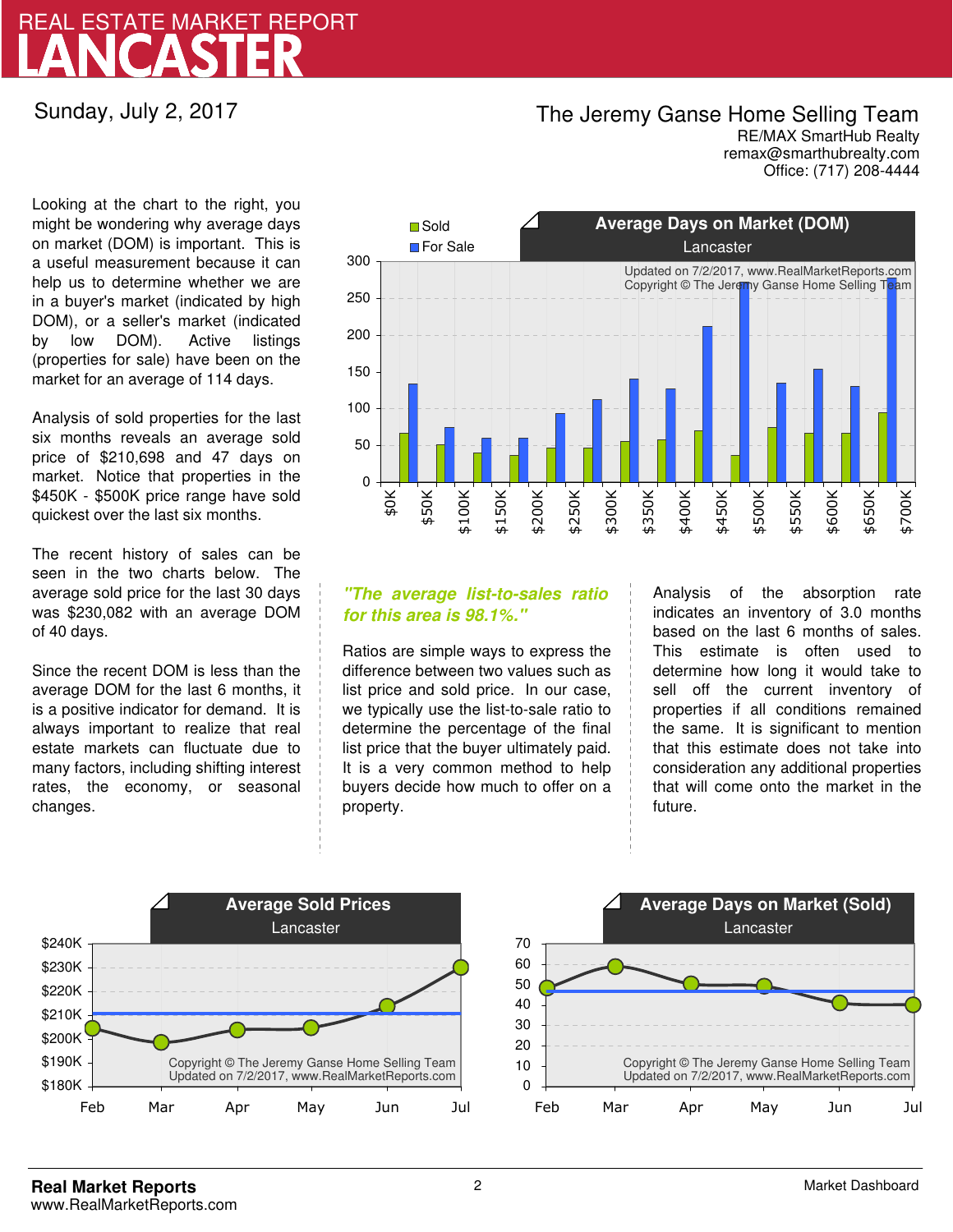# LANCASTER REAL ESTATE MARKET REPORT

Sunday, July 2, 2017

## The Jeremy Ganse Home Selling Team

remax@smarthubrealty.com RE/MAX SmartHub Realty Office: (717) 208-4444

|                                    |                    | <b>Contracts Pending [2]</b> |                         |                   | Off-Market in the Last 6 Months [3] |         |              |                               |            |                   | <b>Absorption Rate</b> |                   |  |              |      |
|------------------------------------|--------------------|------------------------------|-------------------------|-------------------|-------------------------------------|---------|--------------|-------------------------------|------------|-------------------|------------------------|-------------------|--|--------------|------|
|                                    |                    |                              | For Sale <sup>[1]</sup> |                   |                                     |         |              | Sold in the Last 6 Months [4] |            |                   |                        |                   |  |              |      |
|                                    | <b>Price Range</b> | <b>Total</b>                 | Avg                     | Avg               | Total                               | Pending | <b>Total</b> | <b>Total</b>                  | Avg        | Avg Orig          | Avg                    | Avg               |  | List to      | Mos. |
| Min.                               | Max.               | <b>Num</b>                   | <b>DOM</b>              | <b>List Price</b> | <b>Num</b>                          | Ratio   | <b>Num</b>   | <b>Num</b>                    | <b>DOM</b> | <b>List Price</b> | <b>List Price</b>      | <b>Sold Price</b> |  | <b>Sales</b> |      |
| \$0                                | \$49,999           | 27                           | 134                     | \$34,975          | 11                                  | 28.9%   | 25           | 78                            | 67         |                   | \$47,386               | \$36,575          |  | 77.2%        | 2.1  |
| \$50,000                           | \$99,999           | 90                           | 75                      | \$79,554          | 72                                  | 44.4%   | 86           | 241                           | 51         | ÷                 | \$77,244               | \$74,310          |  | 96.2%        | 2.2  |
| \$100,000                          | \$149,999          | 137                          | 60                      | \$130,532         | 154                                 | 52.9%   | 149          | 525                           | 41         |                   | \$132,022              | \$129,722         |  | 98.3%        | 1.6  |
| \$150,000                          | \$199,999          | 231                          | 60                      | \$179,144         | 244                                 | 51.4%   | 166          | 729                           | 37         |                   | \$177,210              | \$174,687         |  | 98.6%        | 1.9  |
| \$200,000                          | \$249,999          | 206                          | 94                      | \$228,967         | 189                                 | 47.8%   | 166          | 491                           | 47         |                   | \$225,592              | \$222,491         |  | 98.6%        | 2.5  |
| \$250,000                          | \$299,999          | 207                          | 112                     | \$277,077         | 115                                 | 35.7%   | 165          | 325                           | 47         |                   | \$277,740              | \$273,662         |  | 98.5%        | 3.8  |
| \$300,000                          | \$349,999          | 146                          | 140                     | \$325,602         | 67                                  | 31.5%   | 138          | 184                           | 56         |                   | \$328,527              | \$323,054         |  | 98.3%        | 4.8  |
| \$350,000                          | \$399,999          | 110                          | 127                     | \$374,716         | 48                                  | 30.4%   | 120          | 115                           | 58         |                   | \$377,064              | \$373,039         |  | 98.9%        | 5.7  |
| \$400,000                          | \$449,999          | 63                           | 212                     | \$429,789         | 22                                  | 25.9%   | 50           | 59                            | 71         |                   | \$430,274              | \$420,199         |  | 97.7%        | 6.4  |
| \$450,000                          | \$499,999          | 51                           | 273                     | \$479,934         | 9                                   | 15.0%   | 34           | 35                            | 37         |                   | \$477,858              | \$473,895         |  | 99.2%        | 8.7  |
| \$500,000                          | \$549,999          | 34                           | 135                     | \$528,947         | 8                                   | 19.0%   | 19           | 17                            | 74         |                   | \$527,773              | \$522,154         |  | 98.9%        | 12.0 |
| \$550,000                          | \$599,999          | 19                           | 154                     | \$580,784         | 6                                   | 24.0%   | 20           | 11                            | 67         |                   | \$595,120              | \$574,838         |  | 96.6%        | 10.4 |
| \$600,000                          | \$649,999          | 13                           | 130                     | \$631,468         | $\overline{4}$                      | 23.5%   | 17           | $\overline{7}$                | 67         |                   | \$665,878              | \$630,939         |  | 94.8%        | 11.1 |
| \$650,000                          | \$699,999          | 15                           | 278                     | \$681,013         | $\overline{2}$                      | 11.8%   | 17           | $\overline{7}$                | 95         |                   | \$729,980              | \$676,445         |  | 92.7%        | 12.9 |
| \$700,000                          | $+$                | 64                           | 160                     | \$977,034         | 5                                   | 7.2%    | 43           | 18                            | 143        | ÷                 | \$959,562              | \$907,633         |  | 94.6%        | 21.3 |
| <b>Market Summary &gt;&gt;&gt;</b> |                    | 1,413                        | 114                     | \$298,779         | 956                                 | 40.4%   | 1,215        | 2,842                         | 47         |                   | \$214,752              | \$210,698         |  | 98.1%        | 3.0  |

Status = [1] A; [2] P; [3] E, L, W; [4] C

County = Lancaster

1

Property Type = Residential/Farm

Date Range = 01/01/2017 to 07/02/2017 **Date Range = 01/01/2017** to 07/02/2017